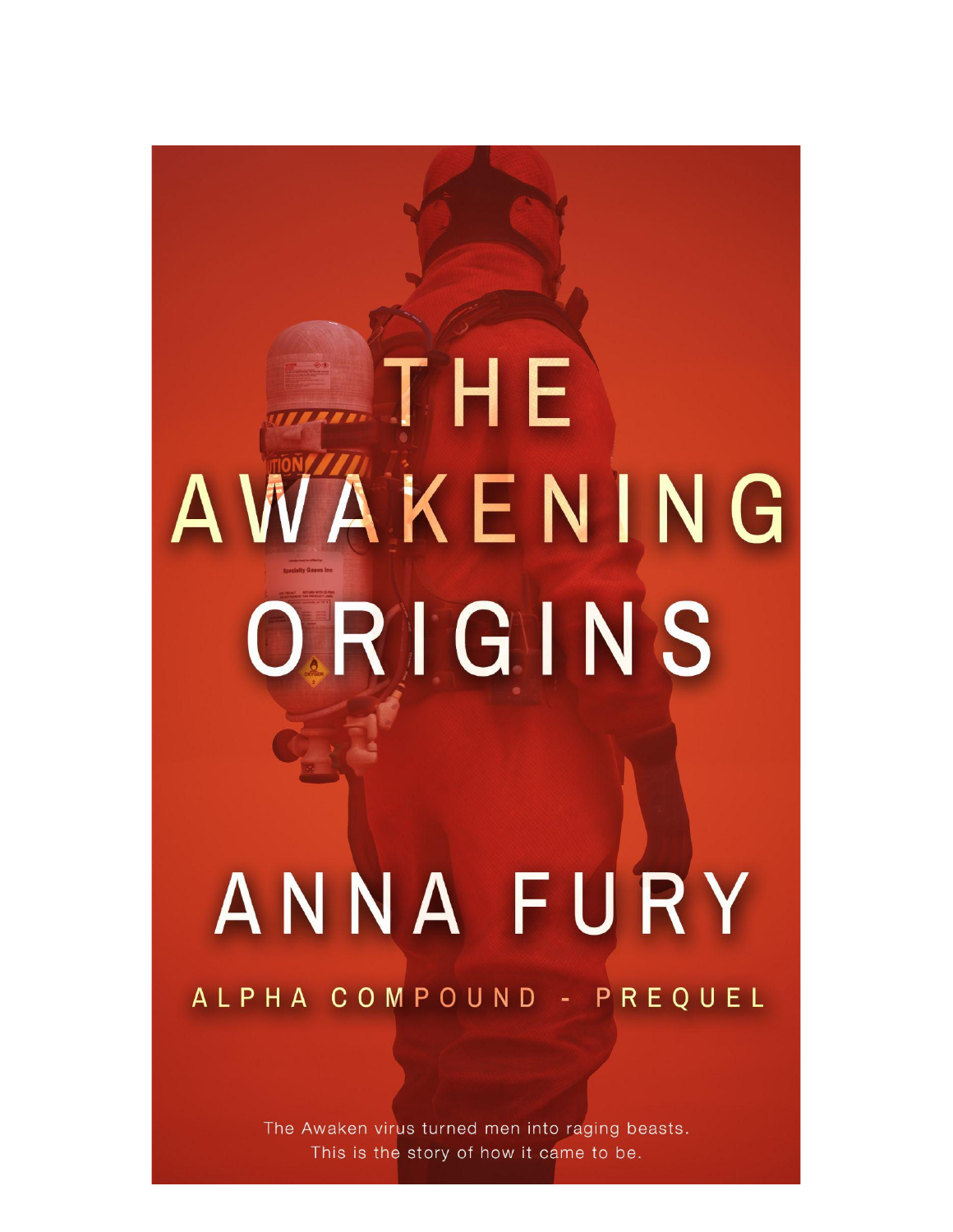# The Awakened Origins

## Alpha Compound - Prequel

# Anna Fury

## © 2021 Anna Fury

All rights reserved.

This book is a work of fiction. Names, characters, places and events are the product of the author's wildly vivid imagination. Any resemblance to actual events, places or persons is purely coincidental.

No part of this book may be reproduced in any form or by any electronic or mechanical means, including information storage and retrieval systems, without written permission from the author, except for the use of brief quotations in a book review.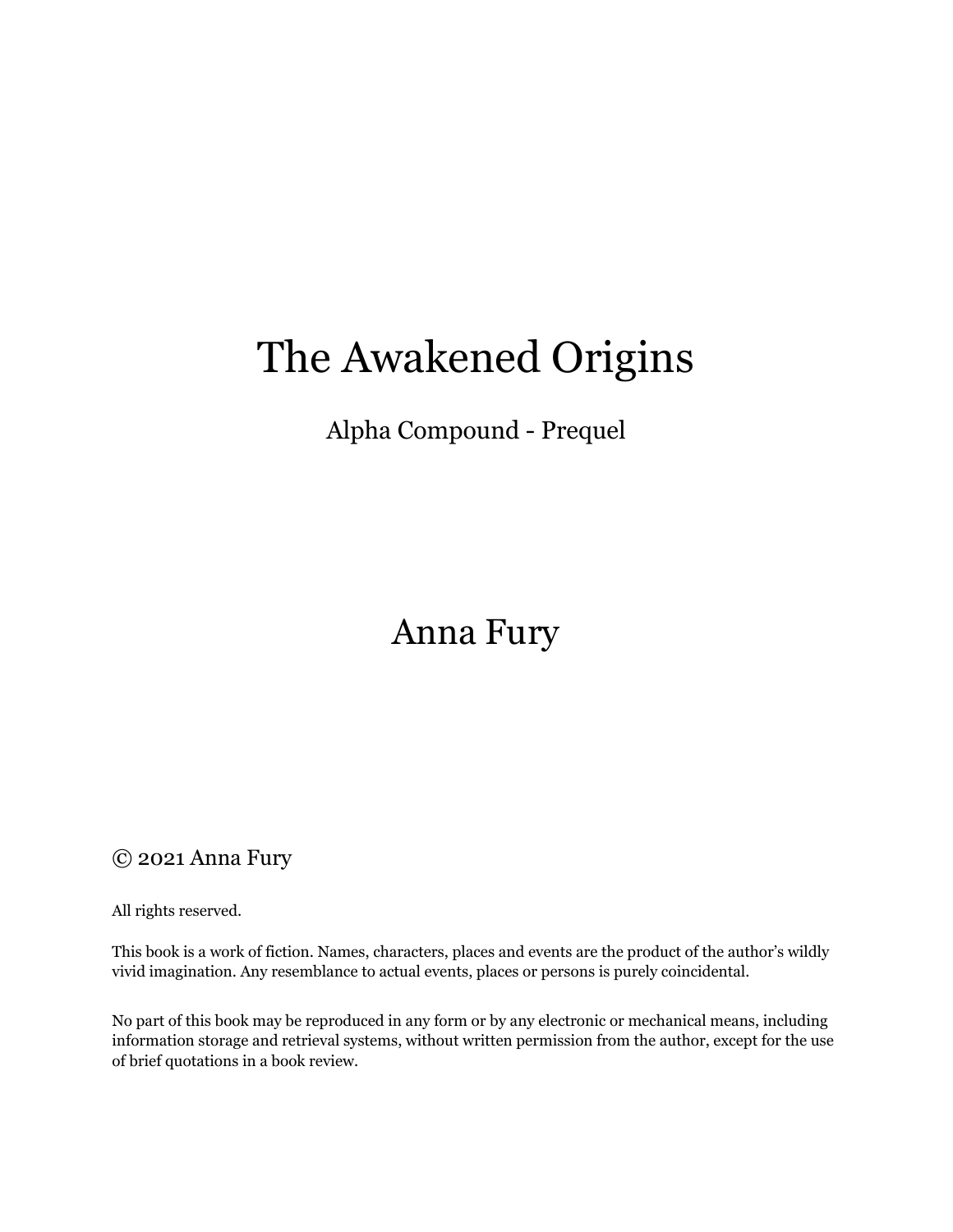"Jude, send your results to my workstation…now!" my father snaps from his side of our lab. Quickly, I migrate all my data into a folder and upload it to the lab's shared server. Biting my nails, I glance over at my father as he taps his fingers on the edge of the metal table.

"Sent," I say with more confidence than I feel, my stomach tightening into knots. He continues working, never once looking up. He doesn't acknowledge that he's received the data, but he clicks noisily at his mouse and adjusts his glasses higher on his nose while he scans the screen. The frown etched across his face tells me all I need to know.

He views my results with one eyebrow raised, and a flash of unexpected pride stabs through my chest. I made progress this week that I'm really proud of; progress that gets us closer to helping wounded soldiers recover and heal faster; progress that reminds me how critically important my work is, even when I want to slam my keyboard into my father's arrogant face and quit. I've pulled sixteen-hour days, every day, for the last four months working toward these results.

I shift on my stool as I watch my father's frown deepen into a scowl as he sifts through the data file. He crosses his arms and turns to me and...there it is. The momentary shock that never fails to flash in his eyes when he looks at me and sees my mother. I can't help that my features are his, but my auburn hair is hers. And I certainly can't help that she died giving birth to me. But none of that matters because, according to him, it's all my fault.

"Did you verify these results?" he barks as he looks down his nose at me.

I cringe as heat travels to the tips of my ears. I hate that his condescension still makes me feel like a scared child, but it's worth putting up with because Robert Chen is a brilliant geneticist. Even if he is an emotional battering ram.

"I ran the test four times, and then I verified them manually to be sure," I say with an air of confidence. I *am* confident…in the results, at least. I'm my father's daughter, after all, and even if he hates me, I'm an excellent research assistant. He'll get most of the credit for our success, but at the end of the day, it doesn't matter to me as long as this research helps our soldiers. And once they can heal faster, we can use this research to help the civilian community, too.

"I'll need to discuss this with the director," my father says, and I'm surprised I don't hear the usual anger in his tone. Going to the director can only mean one thing - progress.

I flash my father the smallest of smiles as he glides past me toward the lab door.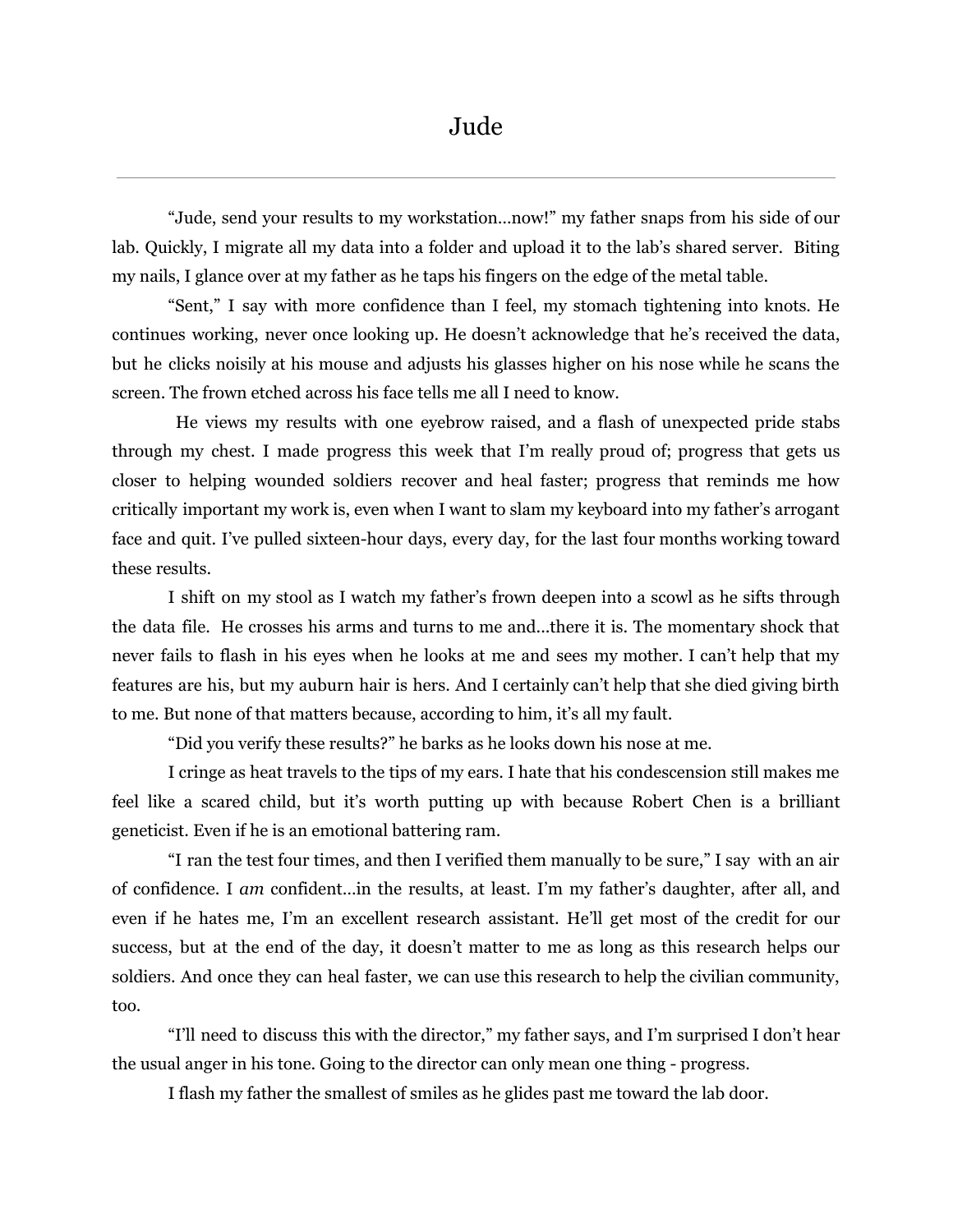"Don't bother to celebrate yet, Jude. This hasn't been verified by your superiors, and we'll need to run this through the secondary testing sites, as well." Just like that, he's out the door.

But even today, Robert Chen's shitty attitude can't bring me down. My work is going to the base's director, and my father will represent my work well because, ultimately, it will bring him prestige. We're studying his handcrafted virus, but it's my work of inserting it into pig DNA to turn it into a vaccine that got us to the next step - clinical trials.

*Maybe we'll get a bigger lab.*

A loud knock on the door causes me to leap out of my seat, my heart fluttering wildly in my chest. When I whip my head around, a huge smile erupts on my face when I see my older brother waving at me through the window of the locked door. I jog to the door and open it wide. Asher glides through, pulling me into a bear hug as he ruffles my hair. When he lets go, I smooth it down, but smile anyhow.

"Do you have to always do that?"

Asher chuckles but flops down on my lab stool, crossing his broad uniformed arms over one another, legs crossed at the ankle, as he assesses me.

"Still working you to the bone, I see," he says. A protest is on the tip of my tongue when Ash stops me, his palm up. "Jude, you worked your ass off to get here, but don't let him work you to death."

"I made great progress this week that'll help soldiers like *you,* in case you've forgotten," I quip, raising one eyebrow. He looks so much like a younger version of our father with his olive skin and dark eyes.

"Ah, yes, the almighty healing virus reigns supreme. Tell me, are you going to use it on yourself before you waste away to absolutely nothing?"

I ignore that familiar barb and shift my weight from one foot to the other. Ash has never agreed with our work.

In an attempt to change the subject, I say, "So, what's new? I need to live vicariously through you."

Ash smiles, and he rubs his hands together. Is he nervous?

"Oh, my god! What's wrong? Are you sick? Getting transferred? Tell me quickly," I shoot rapid-fire questions at him, leaning in as I sit down across from him. Ash's brow raises and his eyes widen, then he lets out a quiet chuckle and shakes his head.

"Nothing like that, Judy," he says, his brown eyes looking up at mine. "I met someone." "Met someone?"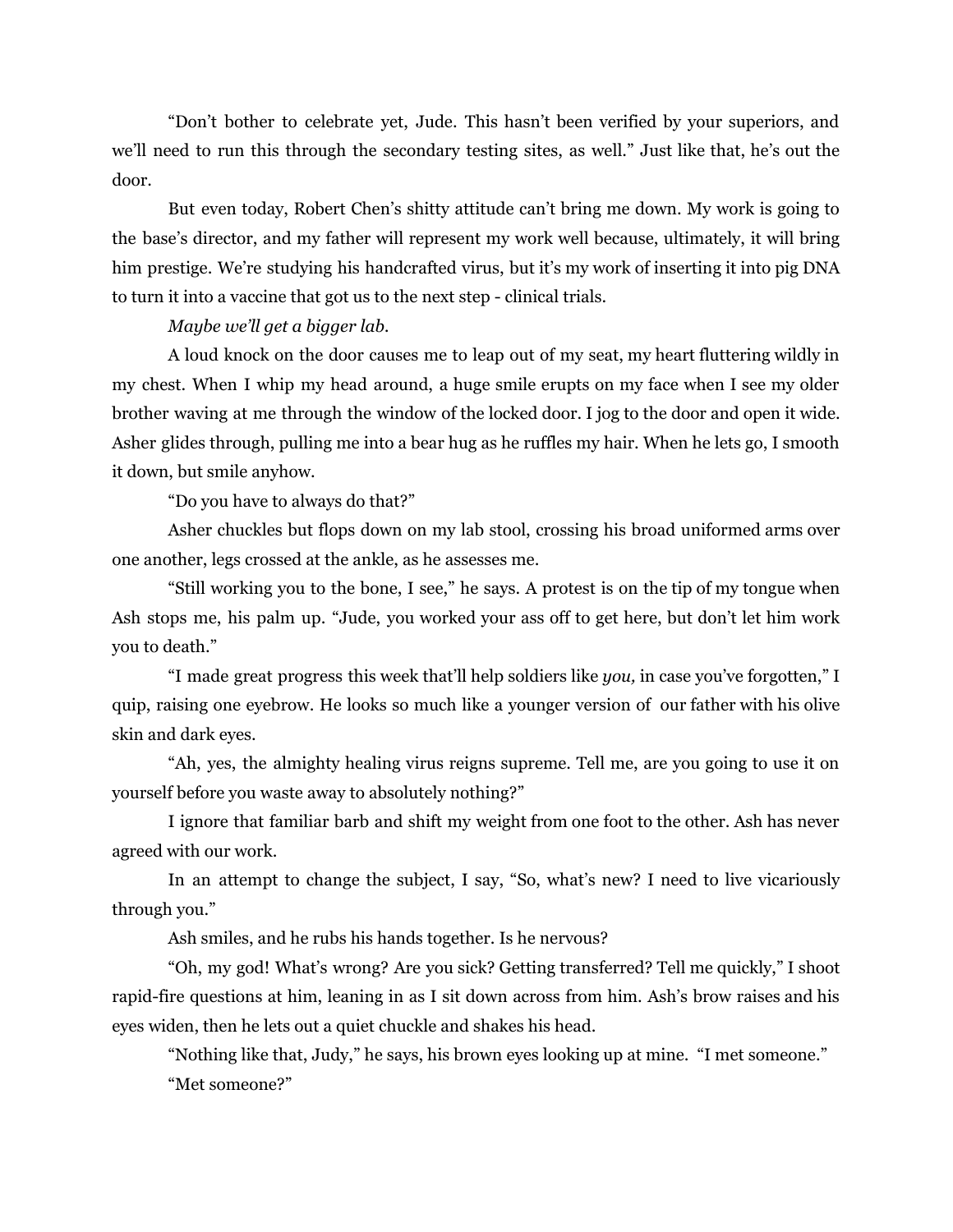"Yeah, I met someone in my bowling league."

I startle, discomfort growing in my chest. How did I not know my brother is in a bowling league? Am I so out of touch with his life that I don't even know his hobbies anymore? Now that I'm thinking about it, I can't remember the last time I saw him, even though we work on the same damn base. It's unsettling, and I fidget with a pen while I ponder this.

"Nothing to say?" Asher asks, his gaze intent on me.

Shaking my head, I force a smile.

"I'm just surprised. I didn't even know you were into bowling." I'm unsure what to say next.

*"Sorry I didn't know you had hobbies?"*

*"Sorry I'm working all the time, and we never hang out anymore?"*

*"Sorry I'm a totally shit sister, and I've given up everything that means anything for my career to help soldiers like you?"*

"Yeah, it's pretty new. But it's serious. I really like this girl."

I plaster a fake smile across my face, rubbing at the tip of my nose. "Can I meet her sometime?"

Asher's face lights up as he cracks a broad smile. "I would love that, Jude. Let's go to Thai sometime next week—"

The sound of a slamming door cuts through the room like a gunshot.

"What are you doing in our lab," snaps my father, his face red as a beet.

I sink down onto my stool, trying to make myself a little smaller.

*Why the fuck is he back so soon.*

God, I hope the director didn't just shoot us down completely.

"Robert." Asher inclines his head toward our father, his jaw clenched hard as he stands. "Ash just stopped by to say he—"

My father waves his hand in the air between us, not bothering to look in my direction.

"Jude and I are working. You need to leave," he commands, shoving both hands into his pockets.

"When are you and Jude *not* working," spits Asher, fisting his hands at his sides.

Anguish gnaws at me because I know where we're heading. It's never a good thing when my father and Asher are in a room together.

"God forbid anything ever slows you down," Asher barks. "God forbid you enjoy your life and family, or at the very least, let Jude enjoy hers."

Father's lips draw into a thin line, but he doesn't bother to answer.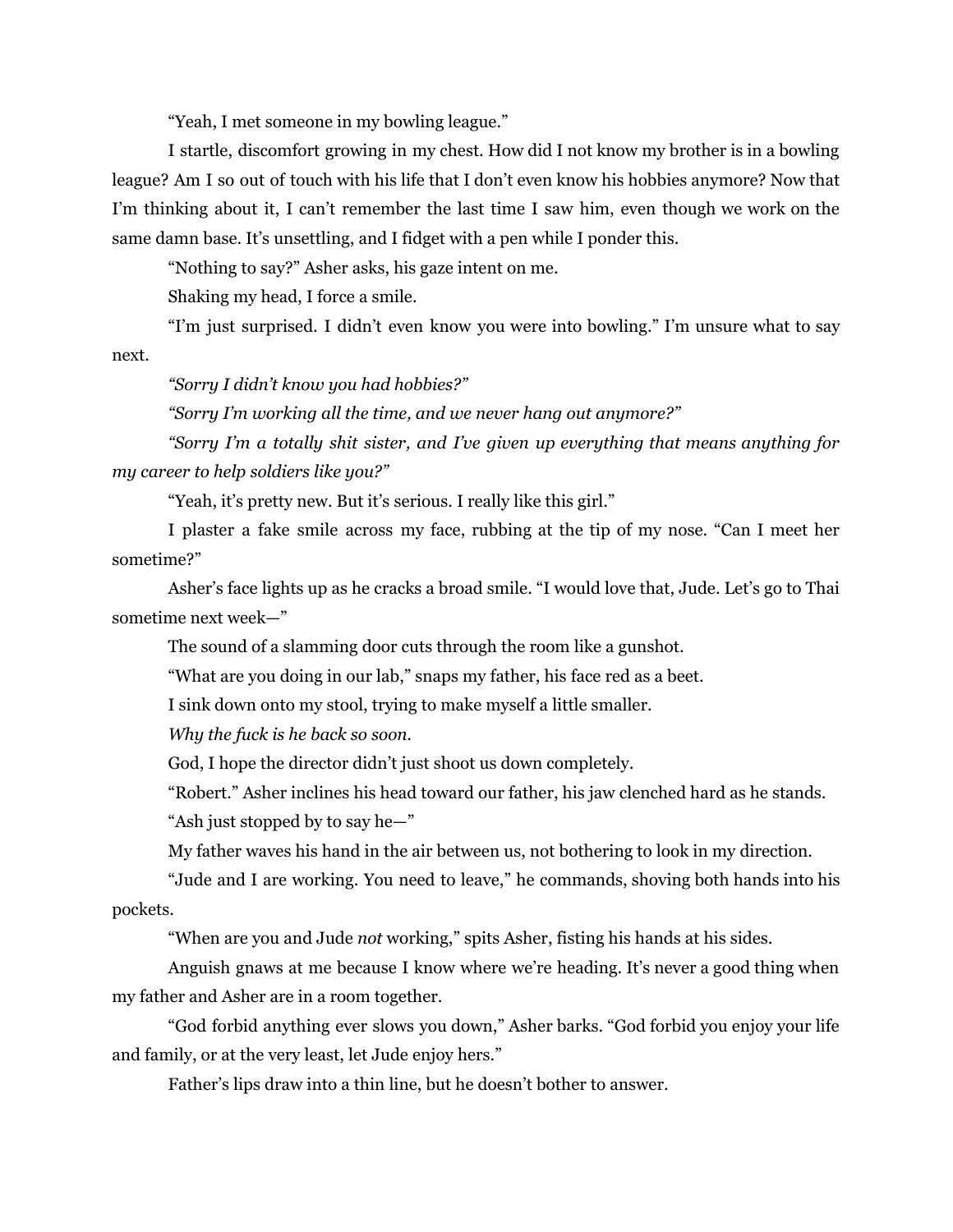Unease rumbles in my belly. I know I'll hear all about this as soon as Asher leaves. But it'll go easier for me if he leaves fast, so I turn to him. "It's not worth it, Ash. Please, just go," I plead with him, hoping he sees what I'm not saying in my eyes.

#### *Don't make this worse for me*.

Something flashes across Asher's face; something that looks like shock and disappointment. He never understood how I could work for our father after the stark, unloving childhood we both endured. He never understood how I could work for someone who blames me for our mother's death, even though I was a child, and her dying during childbirth wasn't my fault. But Ash was never into our work like I was, and he never saw the bleeding edge technology Robert and I were creating.

It cuts me to the bone for my older brother to look at me like this, but he doesn't understand. I'm doing this for him and every other soldier who puts their life on the line to protect us.

"It's time to go, Ash," I say, forcing steel into my voice. I can see the exact moment he gives in to my silent plea as his gaze falls and he turns away from me. A stab of guilt shoots through my chest at the disappointment in his eyes. Without looking over at our father, Asher turns and grabs a test tube from my desk.

"This is the stuff, huh? The miracle sludge that's going to make me heal like X-Men?"

My breath freezes in my throat as Ash tosses the tube from one big hand to the other.

*Holy fuck! Why didn't I put this away before I let him in?*

Probably because I'm breaking a million protocols in the name of progress, and I've barely slept in weeks.

"Put it down, Asher," my Father snaps.

I watch Ash balk at the use of his actual name. I can't recall my father calling him anything other than "that boy" in years.

"Why?" He sneers. "What could possibly be so important about the contents of this tube that you work Jude to the bone? You push her too hard, just like you pushed me."

"You gave up," grumbles Father, "don't blame Jude for your failure."

"Stop it, Ash," I beg, "put it down, please. It's dangerous."

"Then why isn't it in containment, Jude?" He tosses the vial again from one hand to the other.

I take a step toward him to grab it, but he holds it high above my head, his angry gaze on our father.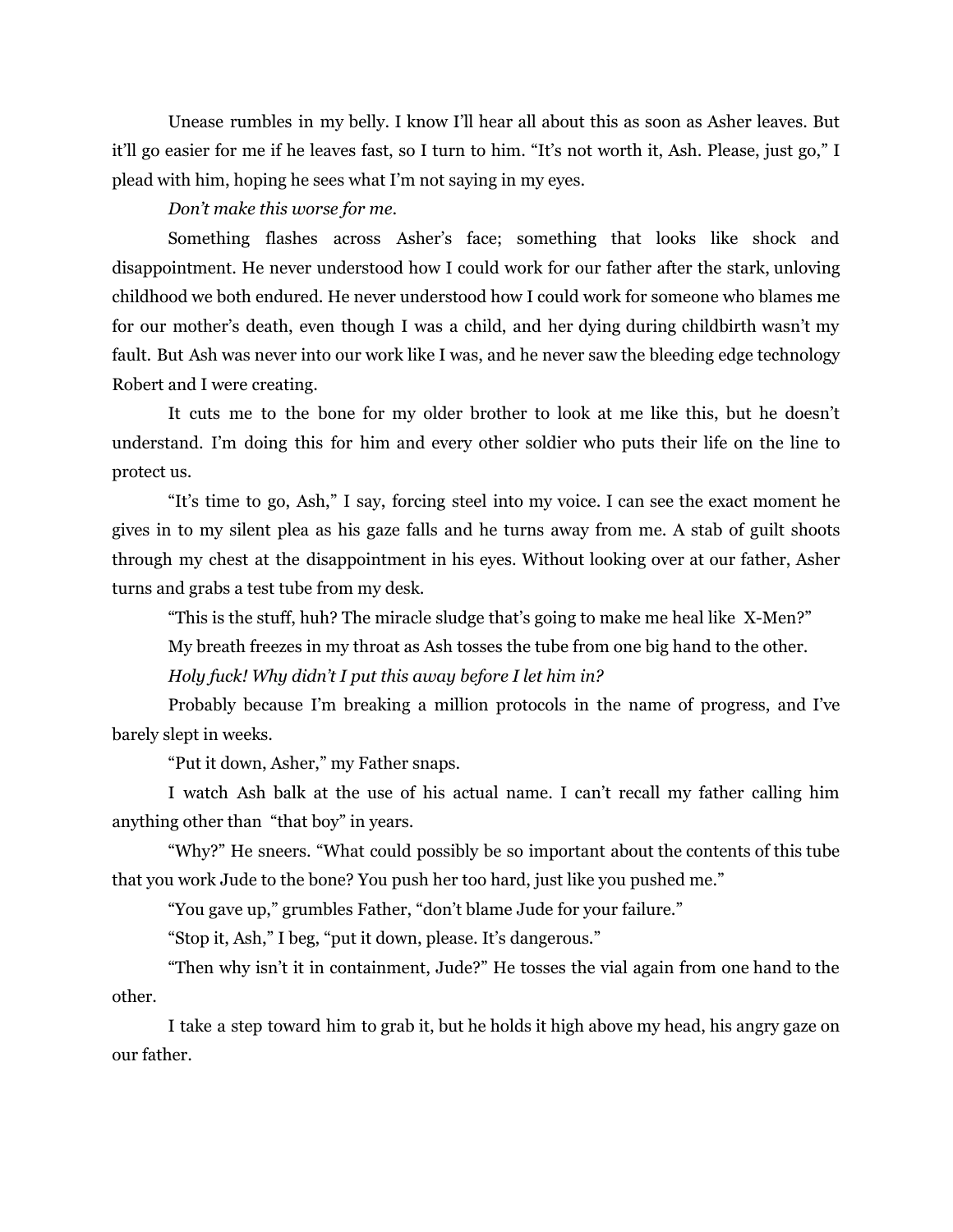"I didn't give up, *Robert,"* Ash quips, anger distorting his handsome features. "I *escaped,* which is exactly what Jude should do because life outside this fucking lab is beautiful, and you're both missing it."

"Stop, Asher, please!" I cry out. This isn't funny.

"You're right, *jiejie*," he says under his breath right as I dart forward, trying to snatch the vial from his hand.

Time slows to a standstill when I knock into Asher's lanky frame, and the tube slips from his fingers, falling in slow motion through the air before cracking open on the edge of his glasses and coating his face in a trickle of viscous orange slime.

I can hear my father shouting, but his words are muffled as I struggle to process what's happening. Distantly, I hear glass breaking as Robert sounds the medical alarm for our lab. Slime drips down Asher's face as he frantically wipes at his eyes and mouth in an attempt to fling it away. I barely register it splattering me and the workstation because suddenly, blood is trickling from the corner of Asher's eye.

A terrifying gargle erupts from his throat as he reaches both hands up and claws at his neck. He can't breathe! This realization knocks me out of my frozen state, and I fly to the medical station, grabbing an eye wash kit. Asher falls to the floor as I dash back across the lab to him with the med kit gripped in my hand.

"Ash, stay with me!" I shout.

My father continues shouting in the background as alarms blare and the emergency lights flash brightly above me. I'm acutely aware of the deep, halting breaths Asher's trying to take, and I realize it's because he's choking on his own blood. He coughs violently, throwing himself onto his side as he curls into a fetal position. He coughs and coughs, spewing blood across me and the floor of the lab…so much blood, I can't believe he's not passed out. I scream for help as my father slams the phone back into the receiver and turns to face us.

"Father, please, do something," I scream, frustrated that he now stands stock still. "Help me get him to the eye wash station!"

He's frozen in shock as I stand, attempting to drag Asher by the arm. I can't even budge his heavy weight, my heart clenched tight in my chest as I watch our experimental formula drip down Asher's neck and into his shirt.

Asher's coughing reaches a crescendo as he begins thrashing on the floor, blood spewing from his mouth in unbelievable quantities. My brother is dying, and there's not a thing I can do.

Jagged relief shoots through my chest when I see the medical support team filing into the room in hazmat suits, followed by the base's armed guard.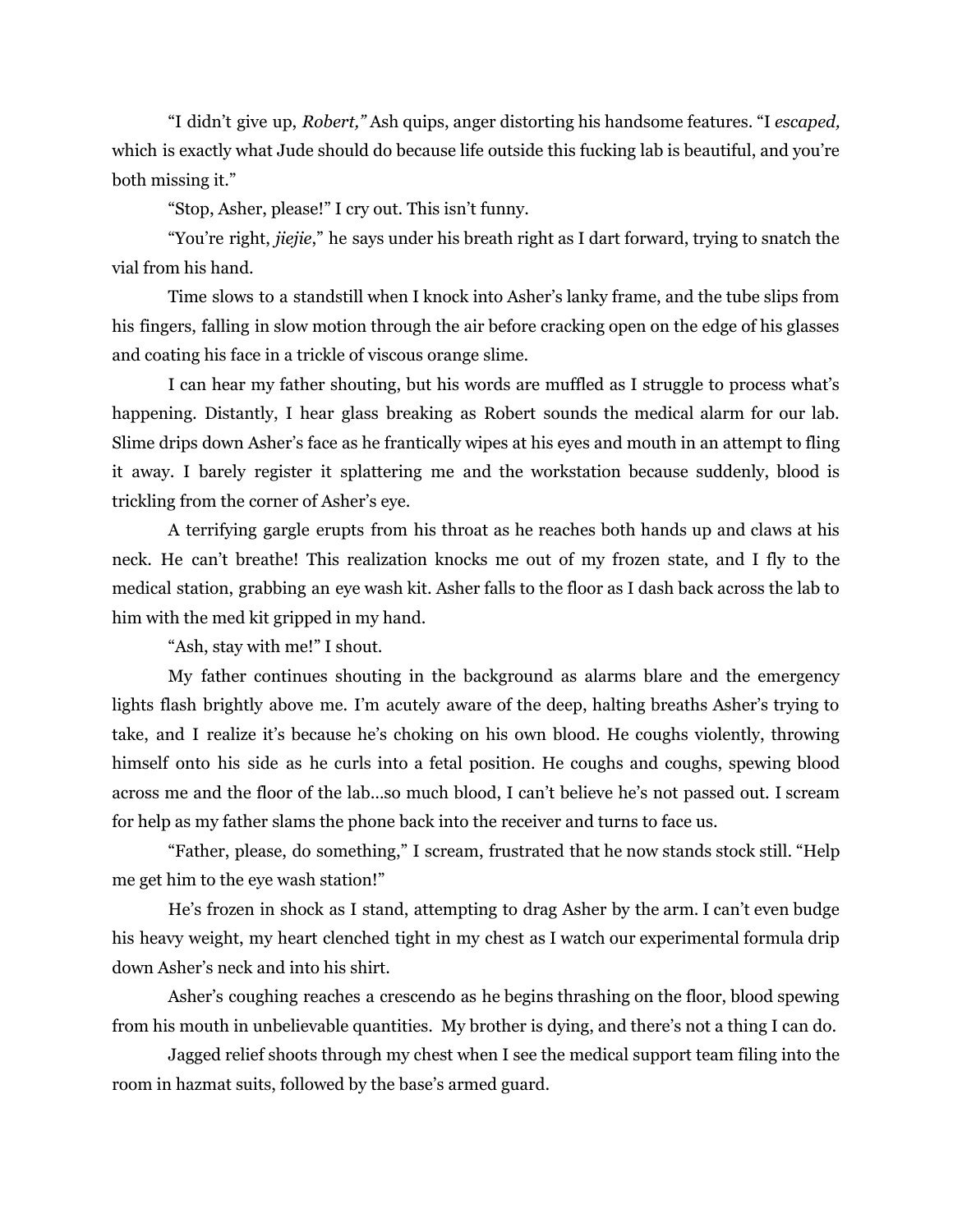"Help us! Thank God. Help him, please!" I shout as medical moves in and scoots me out of the way.

Backing up, the med team circles Asher, and one of the soldiers holds him down while a doctor looks down in horror.

Blood pools out from under my brother's body, slicking slowly across the floor until his blood meets the edge of my stark white lab shoes. I suck in a gasping breath because suddenly, the room feels completely devoid of oxygen. Stars dance before my eyes as I watch the med team heft Asher up onto a stretcher and belt him down, his body flailing wildly as blood spatters every visible surface. I hear a distant sound like bones breaking before the room starts to tilt. Grabbing onto the edge of the nearest table, I struggled to stay upright, until finally, the floor rises to meet my face.

The last thought that drifts through my mind is that our serum was designed to help people heal, not kill them violently.

*What the fuck happened?*

## Jude

My head is throbbing, and when I blink my eyes open I'm looking at white acoustic ceiling tiles. My head feels thick and full, like someone threw a blanket over me and I can't struggle out from under it. I shake my head to clear it, looking around. I don't recognize this room. I'm laying on a utilitarian cot, the woven fabric uncomfortable and grating against my sensitive skin, and there's nothing else in the room but a side table with a glass of water. I vaguely remember some sort of...lab incident.

Asher. Oh my god, where's my brother?

Concern builds up in my stomach, churning and roiling as I stand and make my way painfully to the door. My legs feel like they're weighed down by concrete, and it's hard to drag in breath and move my body at the same time. When I get to the door, I find it locked. My heart flutters rapidly in my chest as I bang on the door, my feeble attempt barely rattling the one way window. I can't see out, but anybody outside my room will be able to see in. It's the same as our lab doors.

Worry turns into rage as I start pounding on the door.

"Someone, anyone, help me," I bellow.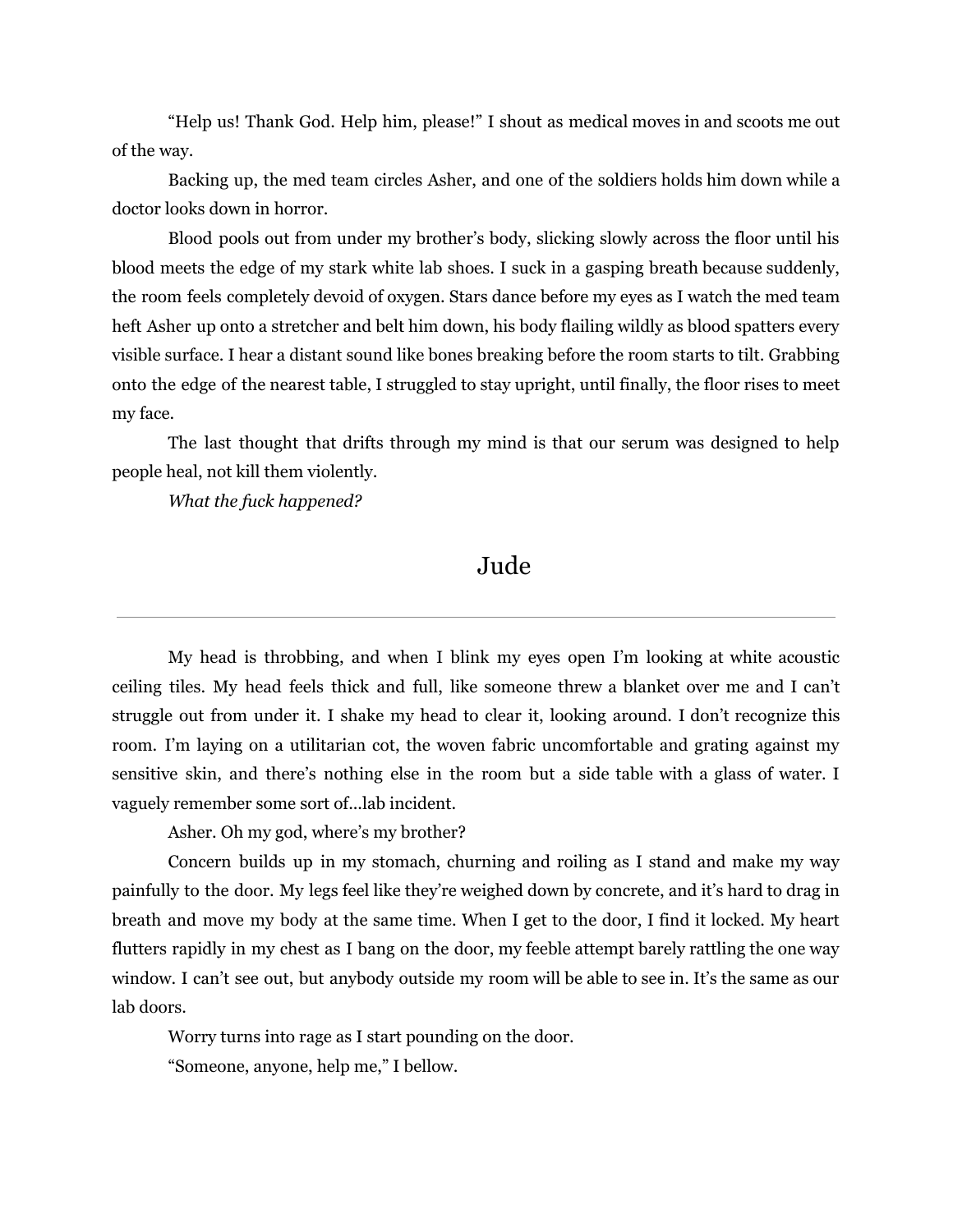I open my mouth to scream again when the door opens suddenly, smacking me hard in the forehead. With a yip I leap back, but my legs are still weak, so I fall, hitting the edge of the cot hard before landing on the floor.

"Get up, Jude," my father's voice commands, his tone laced with acid. I know I'll bruise where my back connected with the bed, but the anger in Father's voice is enough to get me moving as my face flushes with heat. I roll onto my side and push up hard, pulling myself on to the edge of the bed as my chest heaves.

"Father, where's Ash-"

"Enough," Father snaps. "Be quiet." I feel my lip tremble as I struggle to meet his eyes. Father paces into the room, not taking his eyes from mine. I wither under his gaze, just as I've always done, shrinking back against the metal cot as I pull my knees up to my chest. He drags the room's solitary chair by its back, closer to me, folding himself down into it as he crosses one leg over the other and sighs, breaking my gaze.

Heat travels to the tips of my ears as panic thrashes in my chest. I feel the faint need to vomit, but I don't want to give him that satisfaction when he already looks so...disappointed. And where the hell is my brother?

Father clicks his tongue on the roof of his mouth as he thinks, and the room feels stiflingly silent otherwise.

"Your brother is gone, Jude, thanks to you."

My mouth falls open and I struggle to breathe, to say anything, to even *think*.

"Gone? What do you mean he's gone," I finally manage. He can't be gone. Blinking rapidly, I force myself to look at my father through the tears threatening to spill down my cheeks. Father remains detached.

"You will never see him again Jude, and it is entirely your fault," he says as if speaking with someone particularly dull. My limbs feel heavy and weak as disbelief settles in my system.

But then a niggling doubt worms it's way through my mind and I struggle to understand the true meaning of Father's words.

"What do you mean by gone," I say softly. "Is he dead?"

"Those things are one and the same," Father snaps impatiently, jolting upright as he folds both hands behind his back primly. I shake my head side to side, my eyes darting across the sparse tiled floor. It can't be true. Medical came to our lab, and they carried him away on a stretcher.

Oh GOD what could our serum have done to him? It was never meant to come into contact with a person like it did with him, not in that concentration and not until many rounds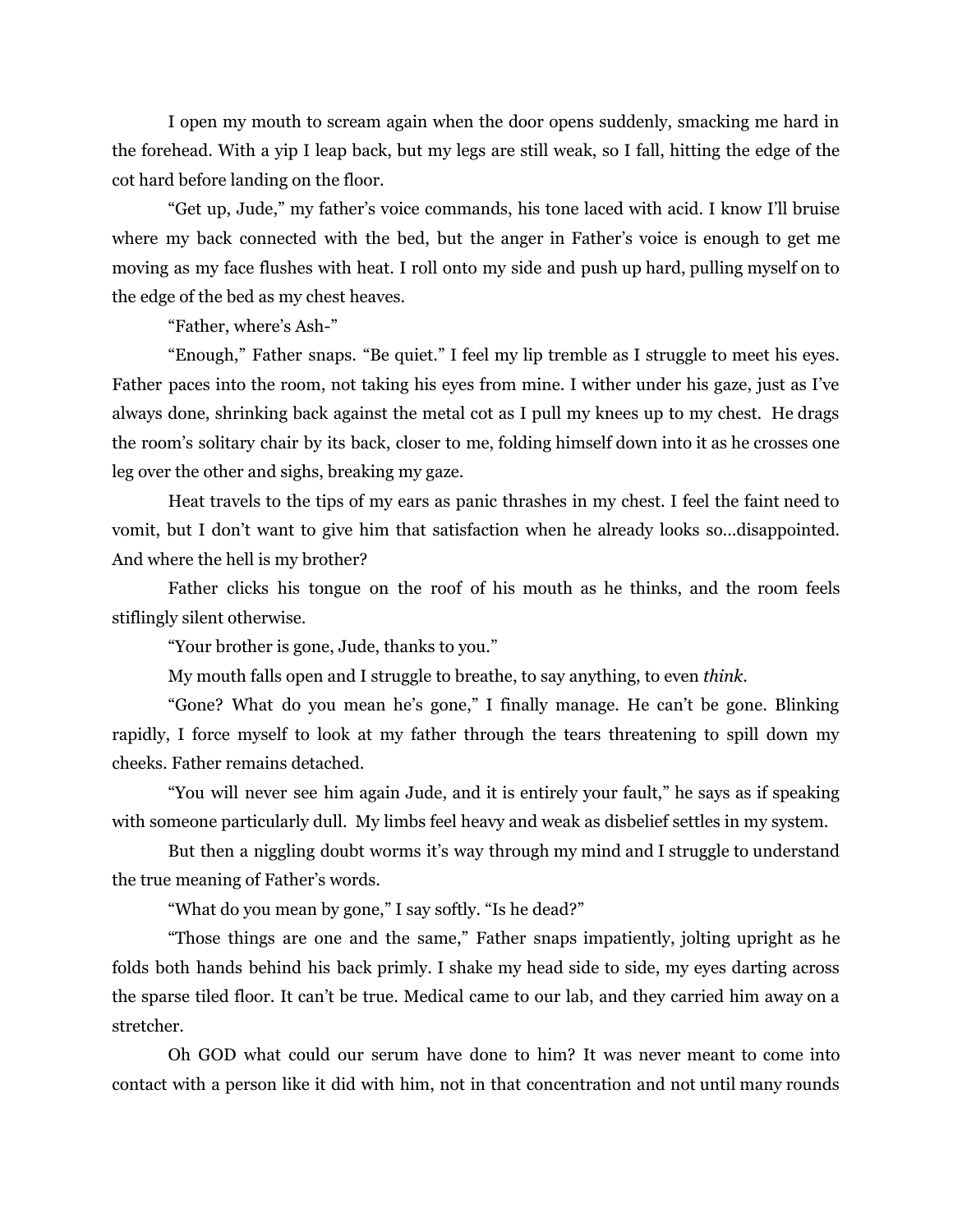of medical trials. Suddenly, a scream erupts from my throat, and I'm unable to hold back the tears. I leap to my feet and throw myself at my father, grabbing the perfectly starched lapels of his lab coat as I shout in his face.

"Why did you stand there and do nothing, you piece of shit. Why didn't you help him?" I scream at him, beating my fists against my father's thin chest. For the first time, I notice how thin he is, how frail. Unlike Asher who was bigger than life to me.

I don't even hear the soldiers come into the room as I'm dragged kicking and screaming from my father's coat lapels, pinned to the bed as a doctor comes in with a needle which is shoved harshly into my neck and everything goes black again.

Fuck this, I think as darkness rushes in to drown me again.

# Jude

I wake up strapped to an actual bed in what looks like a hospital room. I'm hooked up to various monitors while a bright green liquid drips steadily into an IV in my arm. Snapping upright, I move to yank the IV out when my father's voice cuts into the room.

"Don't do that, foolish girl," his voice is as laced with venom as ever.

"What's happening," I shout loudly in the too-quiet room. There's no answer, and I find myself bone-deep exhausted. I will never get out from under the death of my mother, and now the death of my brother. There will never be anything but hatred in my father's voice for me. I curl myself up small into a ball, pulling the thin sheet up over my head as I tuck my head into my chest and will my soul to leave my body. I can't take his emotional battery for another minute.

For a long time after he tells me to stop, nothing happens. But then the room fills with the sound of boots and I peek out from under the sheet. There's a veritable phalanx of medical professionals there with hazmat suits on, which seems...overkill.

I sit upright as they approach me in rows. Without explaining anything, one of the doctors grabs my arm, jabbing a needle into my vein as he begins drawing blood. I yip, but there's no fight left in me, so I sit silently as they extract so much blood that I feel woozy and the room tilts. The doctors all leave and then it's blissfully silent.

I'm so tired.

And just like that my mind goes still and blank, and I don't feel anything. Not the terrible sorrow at Asher's loss, not the anger at my father for hating me, not distress that I spent every moment of my life working and I missed everything truly important. It's all crumbled up like ash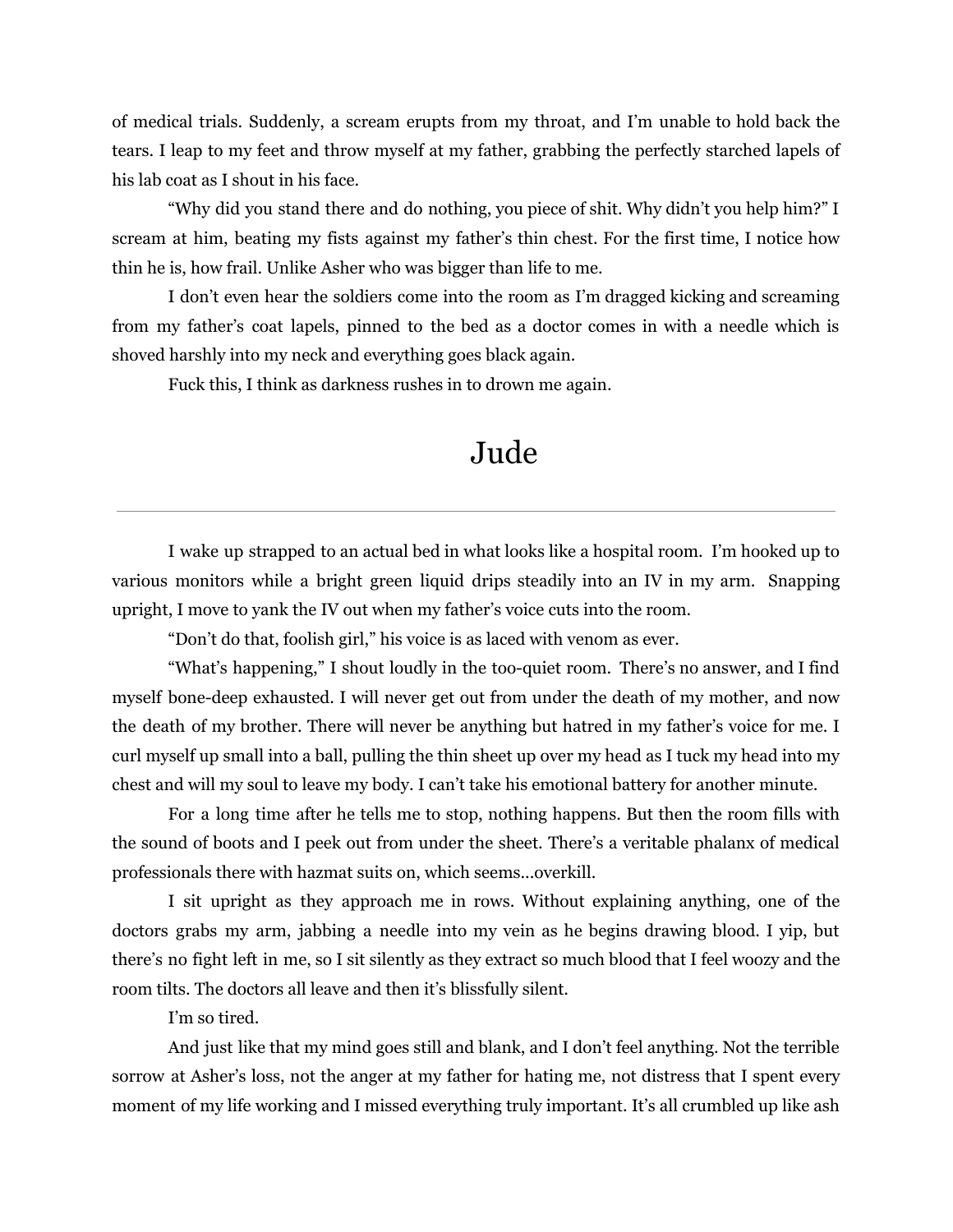after a wildfire, because that's what I am. A fire, whipping up loss and destruction, burning everything in my path down to the ground. I wonder if, finally, I'm going to burn along with everything else I touch.

#### *3 Months Later*

I sleep in broken fits as my days pass at an achingly slow pace, according to my cell's lone clock. It would be easier to just die here and be put out of my misery. At somewhat regular intervals, the white-suited group shows up and takes blood. Again and again. I don't recognize anyone, and I haven't seen Father in months. I exist in a haze of consciousness that nothing can pull me from. Workers in hazmat suits bring food but I don't eat, so they feed me intravenously. I just can't be bothered.

One day, the door opens and I don't bother to sit up.

"It's safe, sir," a voice says respectfully, his words barely drifting through my consciousness.

Safe? I'm anything but that.

"Why is she just laying there like that," Father's voice cuts through the fog. I can't muster the energy to sit up and see him though.

"She's a husk, sir, unaffected by the virus but like this...all the time. We feed and bathe her because she won't do it herself." The voice is laced with irritation, and something buried deep in my chest, some remnant of the fire I once harbored, stirs a little and smolders.

"Sit up, you pitiful girl," snaps Father's voice. I've decided in these months that I hate him, I absolutely hate him for leaving me to be tested on and treated like a lab rat.

'Get up, Jude." An order. But I don't belong to him anymore. I'm not Jude Chen, PhD, research assistant. I'm just Jude, killer of loved ones, miserable lab rat and apparently a 'husk'. I hear harsh bootsteps and then feel my Father's fingers wrap around my bicep. Through my disconnected fog, I notice that his hand wraps all the way around my arm so that his long fingers touch together. I close my eyes and take a deep breath, feeling it filter into my lungs even though I wish it just wouldn't.

Yanking me upright, Father sits next to me on the bed. I look at him through bleary eyes, unfocused and wavering. Exhaustion steals over me as my body relaxes up against the bed's thin pillows. I just want to go back to sleep.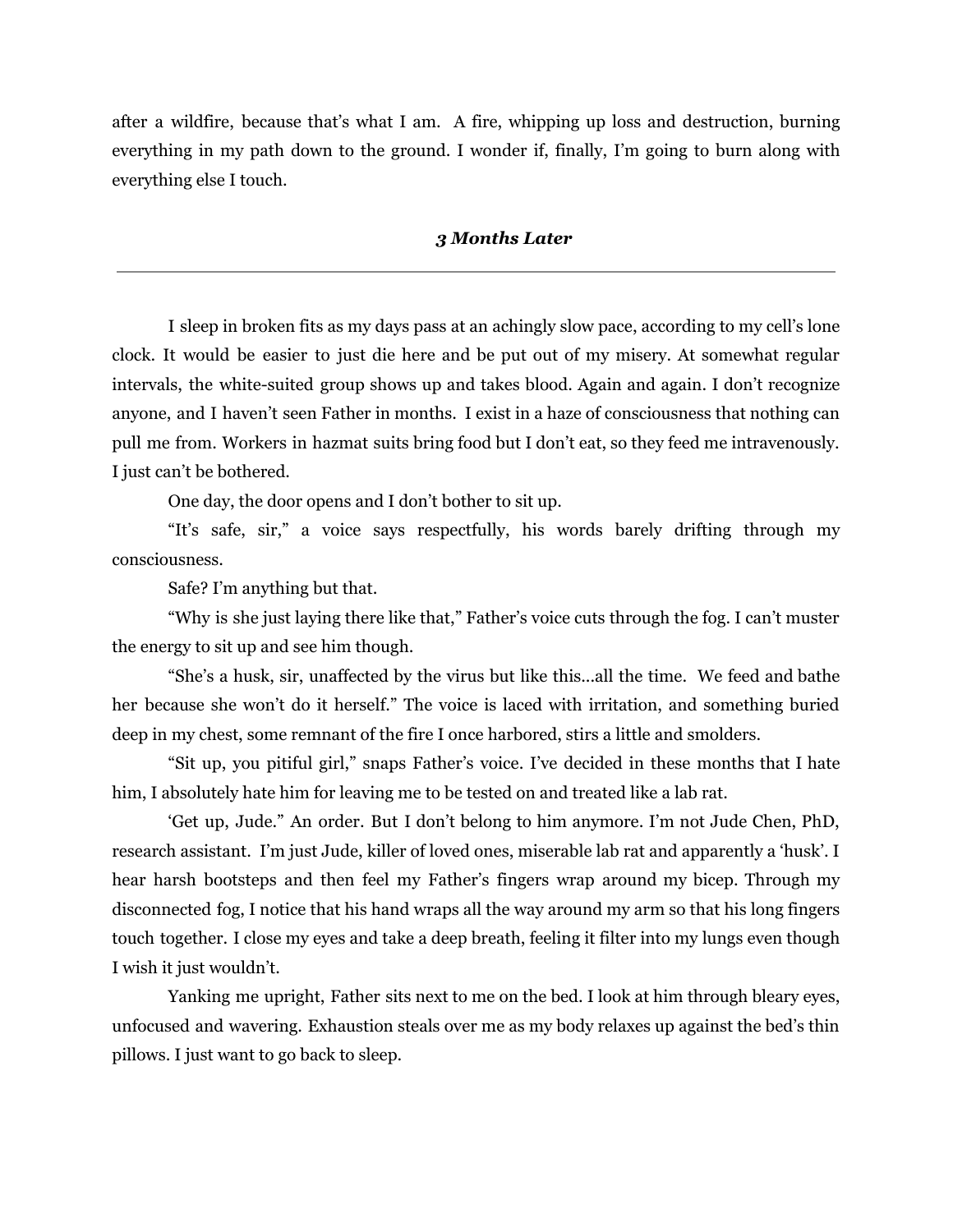"There have been developments during your stay here," Father begins. I don't bother to respond, closing my eyes as my head falls back and I let the cold chill of the room steal over my skin. If he'd just go away, I could go back to my dreamless sleep.

"Give her something to make her coherent," snaps Father into the quiet room. I don't look up as a medic steps forward, injecting something into my IV. Almost immediately, I feel energy and unwelcome awareness zip through my system as my heart rate picks up, nostrils flaring as all the hair on my arms lifts. I snap my head forward to look at Father as my heart pounds too fast in my chest.

"While you have languished in this room," he begins, "I have been hard at work. What you unleashed in our lab has nearly destroyed the world, daughter, and you will need to fix it. You won't be able to clean up this mess without my help, so I will take the lead."

The combination of the adrenaline hit and this unexpected news is the last straw. Throwing my head back I chuckle, and it becomes a full rumbling cackle as I lose my mind. Somehow I've destroyed the world and I have to fix it?

"This isn't a superhero movie, Robert," I snap at my Father. He can't hurt me anymore, because I'm already broken down as far as a person can be. I'm not saving anyone, not even myself.

Father looks at me, and for the first time I realize how much he's aged since the day Asher got taken in our lab. His hair is whiter, his olive skin devoid of color. He licks his lips, and I realize he's...nervous? Narrowing my eyes, I lean in.

"What aren't you telling me?"

"Your serum killed that boy, but you survived. I need to know why." Sudden fury makes it hard for me to see, as I shoot to a stand.

"Asher, his name was Asher," I scream hoarsely at my Father. "Fucking say his name you bastard!" I ball my fists by my side as tears fill my eyes. Father glares at me but puts his palm up.

"Calm down, Jude," he commands, "this is not the time for hysteria." I'm just about to *finally* tell him where he can shove my hysteria when Father turns, gesturing for me to follow. Blinking my eyes rapidly, I swallow hard. Am I getting out of here? Father doesn't turn to see if I'm following, but simply opens the door and glides out. When it shuts behind him, I wince and take a step back. Desire to get out of this too-white room gets me moving, and I dart to the door, yanking gingerly on the handle to find it unlocked.

When I peek my head out into the hallway, I see Father striding confidently away from me. Taking one small step out into the hallway, I pull my white medical gown close around my emaciated frame and pace quietly after him.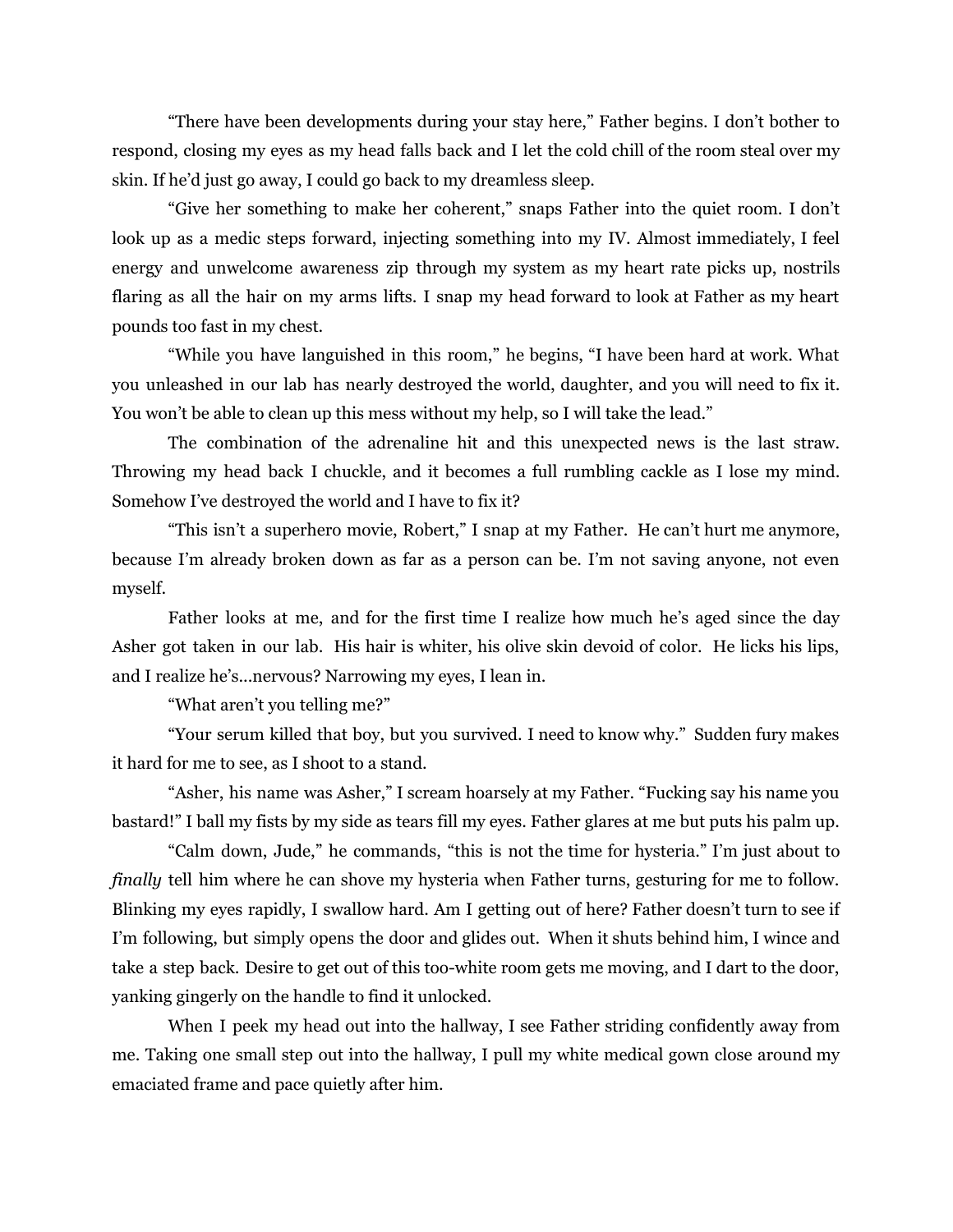I catch up but remain walking a pace behind him as he starts speaking.

"The virus caused a massive transition in Asher, turning him into a monster. But, it had no effect on you, and despite running every test I can think of many times, you remain absolutely unchanged," Father's voice sounds disappointed, as if he hoped something *would* happen to me.

I follow him up several hallways before he turns into a small room that looks like a break room. It's full to the brim with soldiers and medical personnel. A few turn to look at me, but turn back immediately to the large screen set into the wall.

Silent disdain simmers from my father's stiff figure as he gestures for me to look at the news scrolling across the TV screen.

The newscaster looks exhausted as he warns that the story will feature graphic images, and then the feed cuts to a small town in upstate New York. The videos and stills are grainy, but I gasp as I watch gigantic, unrecognizable men ripping other people to shreds. I struggle to comprehend what I'm looking at when the feed switches to soldiers, shooting an enormous man with hundreds of rounds before he drops in a bloody heap to the ground.

"...and now we'll hear from New York's senator Artur Leivan, whose own son Awakened this week," says the newscaster. I blink several times, bringing my hand up to cover my mouth.

"Now is not the time for fear," Leivan starts, making direct eye contact with the camera. He looks put together in a gray suit, unphased and unshaken. "Unfortunately, the virus hit one of my own sons and he Awakened right inside our family home."

#### *Awakened*?

"And I put him down like a dog right there in the living room," Leivan says solemnly before looking at the camera. "As you should, if someone in your family Awakens."

"Wait, awakened?" I turn to Father, his face grim as he watches the news and nods.

"After your carelessness in the lab," he starts, and I glance around at the soldiers in the room as my mouth goes dry, "the serum changed Asher and he became a beast like this. Then the medical personnel who came in contact with him started to turn. We believe somehow whatever sparked that transition became airborne, manifesting like a virus through most of the base. It has spread through nearly the entire world in the time you've been here." Bringing my palm to my forehead, I open my mouth to speak but shut it.

"How is it even possible," I start, "we-" Father stops me with a hiss.

"There is no we, daughter," he snaps. "You ran those tests and what we face now is on you."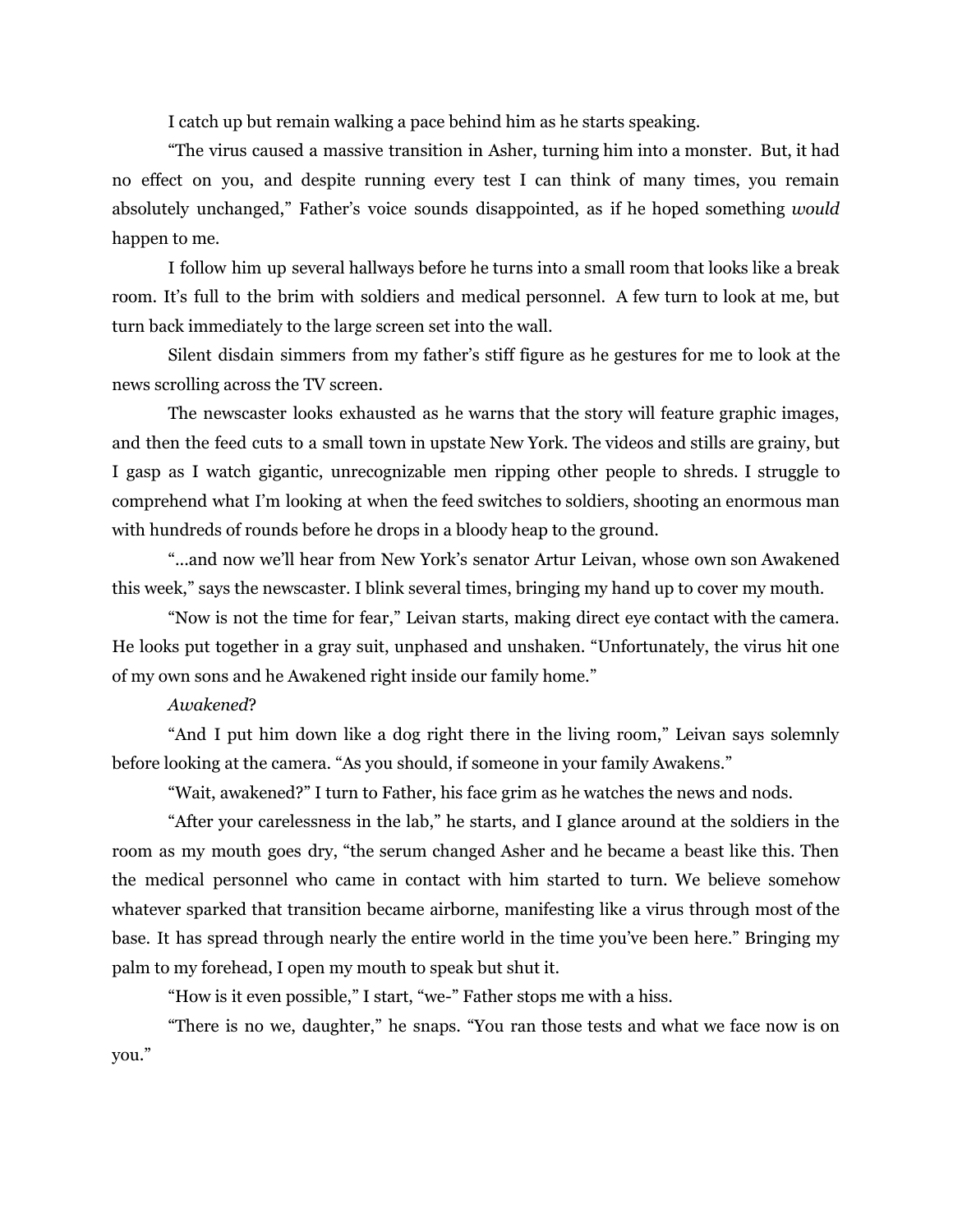I don't even know how to respond to that because it's always been *his* research, except that, like everything bad that occurs in Father's life, I'm the root cause. I'm always the scapegoat.

"We've been working on this together for years," I hiss back at him as the soldiers in the room start to turn and watch us. Father grabs me by my arm and drags me out of the breakroom, up the hall where he throws open a door and shoves me through it. I fall to the hard floor before struggling back up. I look around and realize I'm in a lab, just like our old one. Deja vu hits me hard and I double over, my breath uneven as I flash back to Asher bleeding to death in my arms.

"Now that I've proven you were unaffected by the serum, it's time to get to work. It's time to fix this," Father says evenly.

Standing in a lab with bare feet and a paper medical gown wrapped around myself, I close my eyes as tears stream down my face. I hear Father shuffling around at his workstation as I sob and sob, finally falling to the floor.

"Get up, Jude, time to fix your mess," he repeats into the silent room.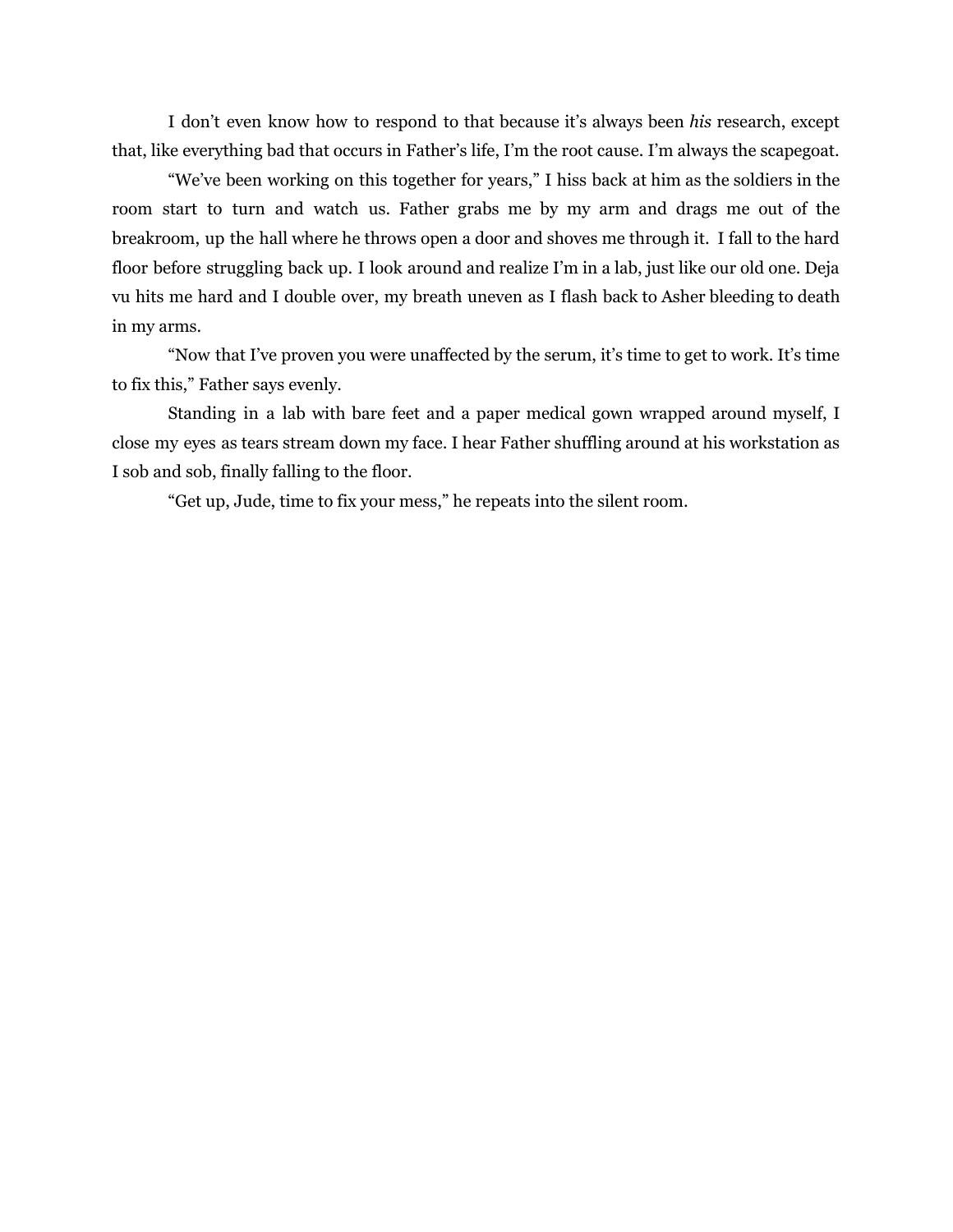# Author's Note

If you made it here then you've read the uber spooky prequel to my debut novel, The Alpha Awakens, which will be [released](https://www.amazon.com/gp/product/B097Q1J4T2?pf_rd_r=HNEQ6Y766GDAX2HRPHVK&pf_rd_p=5ae2c7f8-e0c6-4f35-9071-dc3240e894a8&pd_rd_r=8035a336-2612-4177-bed9-294afdf9c047&pd_rd_w=Peblq&pd_rd_wg=FvMBl&ref_=pd_gw_unk) into the wild on July 13th. Read more about that novel at the blurb below!

A huge thanks for joining my mailing list. If you want to keep the party rolling, find me on Instagram and Facebook. I tend to share a lot of awkward moments, random thoughts, smutty outtakes and other random weirdness about my characters and I. If you haven't seen my weiner wallpaper, I talk about it - like A LOT, ha!

Instagram: @AnnaFuryAuthor Facebook: www.facebook.com/groups/FatesOfFury